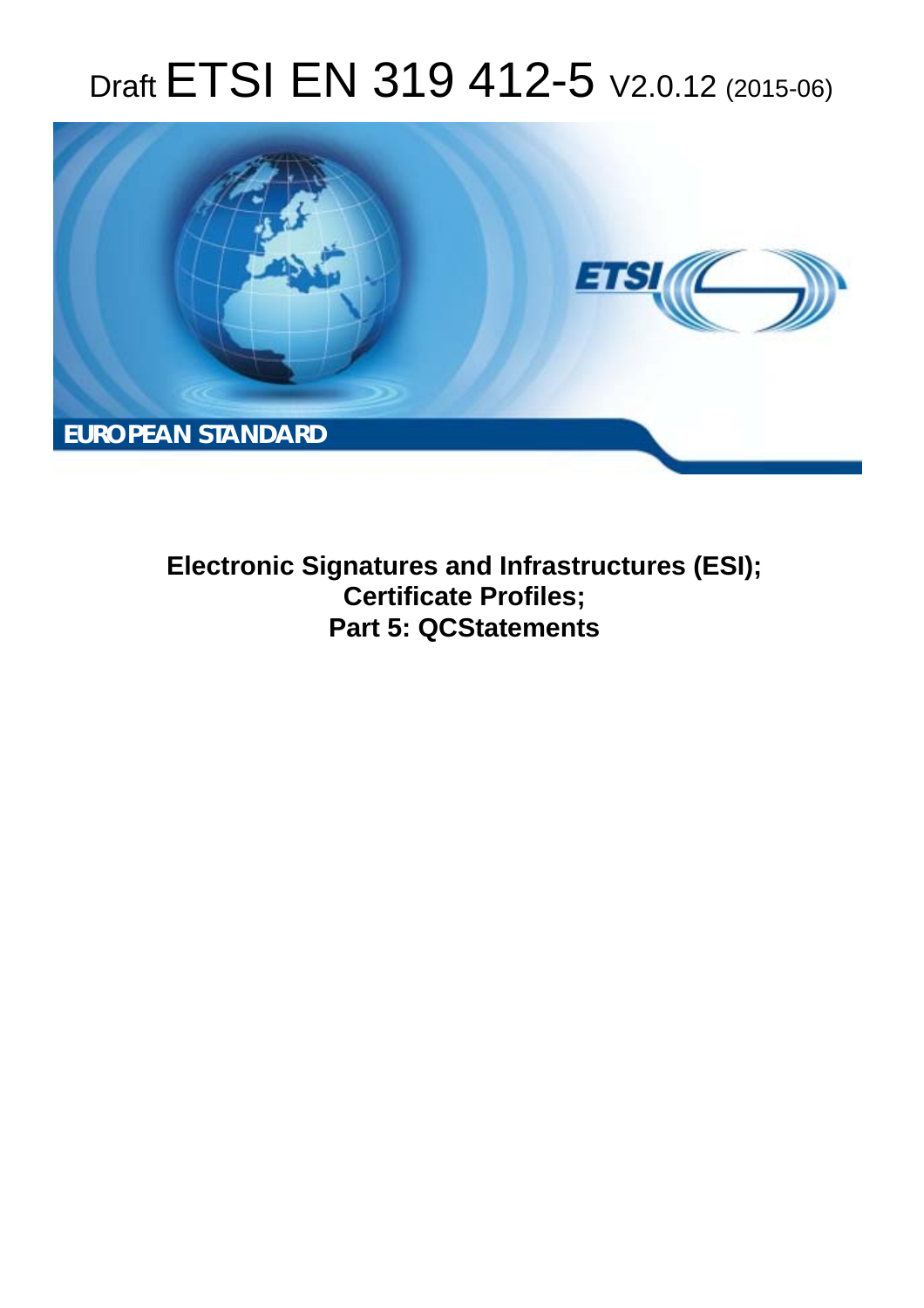Reference REN/ESI-0019412-5v211

Keywords

e-commerce, electronic signature, security, trust services

#### *ETSI*

#### 650 Route des Lucioles F-06921 Sophia Antipolis Cedex - FRANCE

Tel.: +33 4 92 94 42 00 Fax: +33 4 93 65 47 16

Siret N° 348 623 562 00017 - NAF 742 C Association à but non lucratif enregistrée à la Sous-Préfecture de Grasse (06) N° 7803/88

#### *Important notice*

The present document can be downloaded from: <http://www.etsi.org/standards-search>

The present document may be made available in electronic versions and/or in print. The content of any electronic and/or print versions of the present document shall not be modified without the prior written authorization of ETSI. In case of any existing or perceived difference in contents between such versions and/or in print, the only prevailing document is the print of the Portable Document Format (PDF) version kept on a specific network drive within ETSI Secretariat.

Users of the present document should be aware that the document may be subject to revision or change of status. Information on the current status of this and other ETSI documents is available at <http://portal.etsi.org/tb/status/status.asp>

If you find errors in the present document, please send your comment to one of the following services: <https://portal.etsi.org/People/CommiteeSupportStaff.aspx>

#### *Copyright Notification*

No part may be reproduced or utilized in any form or by any means, electronic or mechanical, including photocopying and microfilm except as authorized by written permission of ETSI.

The content of the PDF version shall not be modified without the written authorization of ETSI. The copyright and the foregoing restriction extend to reproduction in all media.

> © European Telecommunications Standards Institute 2015. All rights reserved.

**DECT**TM, **PLUGTESTS**TM, **UMTS**TM and the ETSI logo are Trade Marks of ETSI registered for the benefit of its Members. **3GPP**TM and **LTE**™ are Trade Marks of ETSI registered for the benefit of its Members and of the 3GPP Organizational Partners.

**GSM**® and the GSM logo are Trade Marks registered and owned by the GSM Association.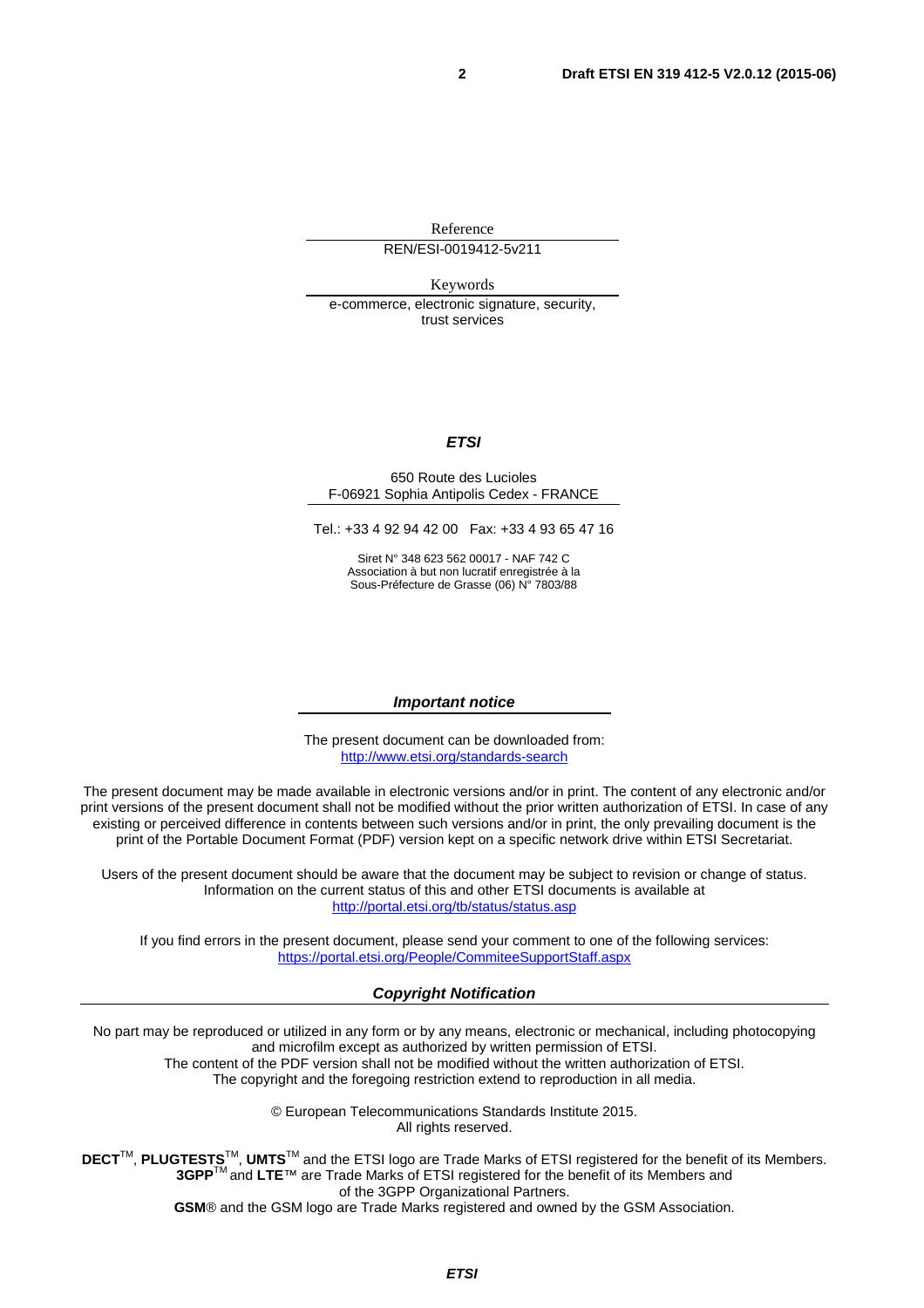## Contents

| 1              |                                                                                                  |  |  |
|----------------|--------------------------------------------------------------------------------------------------|--|--|
| 2              |                                                                                                  |  |  |
| 2.1            |                                                                                                  |  |  |
| 2.2            |                                                                                                  |  |  |
| 3              |                                                                                                  |  |  |
| 3.1            |                                                                                                  |  |  |
| 3.2            |                                                                                                  |  |  |
| $\overline{4}$ |                                                                                                  |  |  |
| 4.1<br>4.2     |                                                                                                  |  |  |
| 4.2.1          |                                                                                                  |  |  |
| 4.2.2          | QCStatement claiming that the private key related to the certified public key resides in a QSCD8 |  |  |
| 4.2.3          |                                                                                                  |  |  |
| 4.3            |                                                                                                  |  |  |
| 4.3.1          |                                                                                                  |  |  |
| 4.3.2<br>4.3.3 | QCStatement indicating the duration of the retention period of material information10            |  |  |
| 4.3.4          |                                                                                                  |  |  |
| 5              |                                                                                                  |  |  |
|                | <b>Annex A (informative):</b>                                                                    |  |  |
| A.1            |                                                                                                  |  |  |
| A.2            |                                                                                                  |  |  |
| A.3            |                                                                                                  |  |  |
|                | <b>Annex B</b> (normative):                                                                      |  |  |
|                |                                                                                                  |  |  |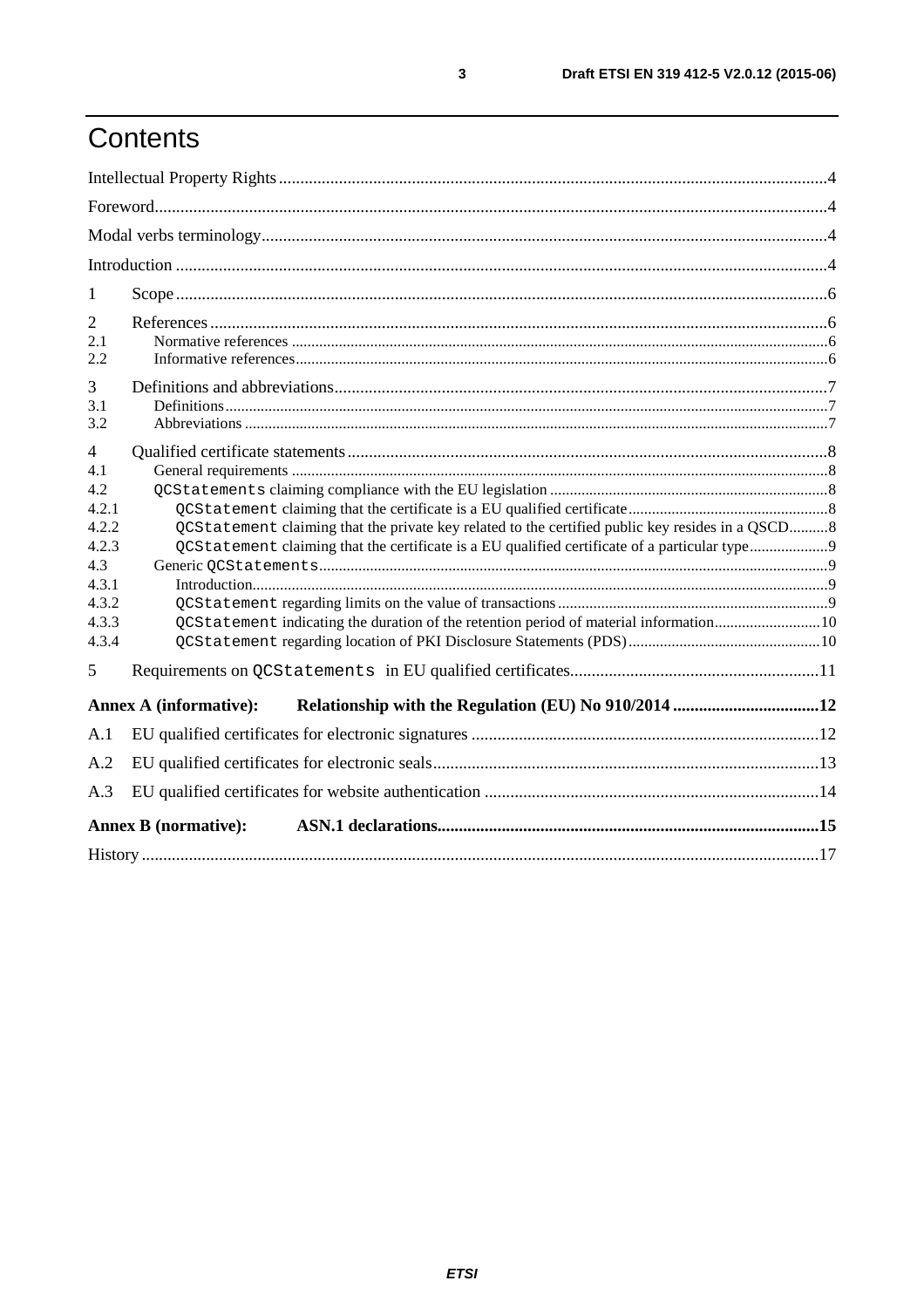## <span id="page-3-0"></span>Intellectual Property Rights

IPRs essential or potentially essential to the present document may have been declared to ETSI. The information pertaining to these essential IPRs, if any, is publicly available for **ETSI members and non-members**, and can be found in ETSI SR 000 314: *"Intellectual Property Rights (IPRs); Essential, or potentially Essential, IPRs notified to ETSI in respect of ETSI standards"*, which is available from the ETSI Secretariat. Latest updates are available on the ETSI Web server [\(http://ipr.etsi.org\)](http://webapp.etsi.org/IPR/home.asp).

Pursuant to the ETSI IPR Policy, no investigation, including IPR searches, has been carried out by ETSI. No guarantee can be given as to the existence of other IPRs not referenced in ETSI SR 000 314 (or the updates on the ETSI Web server) which are, or may be, or may become, essential to the present document.

## Foreword

This draft European Standard (EN) has been produced by ETSI Technical Committee Electronic Signatures and Infrastructures (ESI), and is now submitted for the combined Public Enquiry and Vote phase of the ETSI standards EN Approval Procedure.

The present document is part 5 of multi-part deliverable covering the Certificates Profiles. Full details of the entire series can be found in part 1 [\[i.1](#page-5-0)].

The present document was previously published as ETSI TS 101 862 [\[i.4](#page-5-0)].

| <b>Proposed national transposition dates</b>                                                |                                 |  |  |
|---------------------------------------------------------------------------------------------|---------------------------------|--|--|
| Date of latest announcement of this EN (doa):                                               | 3 months after ETSI publication |  |  |
| Date of latest publication of new National Standard<br>or endorsement of this $EN$ (dop/e): | 6 months after doa              |  |  |
| Date of withdrawal of any conflicting National Standard (dow):                              | 12 months after doa             |  |  |

## Modal verbs terminology

In the present document "**shall**", "**shall not**", "**should**", "**should not**", "**may**", "**need not**", "**will**", "**will not**", "**can**" and "**cannot**" are to be interpreted as described in clause 3.2 of the [ETSI Drafting Rules](http://portal.etsi.org/Help/editHelp!/Howtostart/ETSIDraftingRules.aspx) (Verbal forms for the expression of provisions).

"**must**" and "**must not**" are **NOT** allowed in ETSI deliverables except when used in direct citation.

## Introduction

ITU and ISO issued standards for certification of public keys in Recommendation ITU X.509 | ISO/IEC 9594-8 [\[i.7](#page-6-0)] which are used for the security of communications and data for a wide range of electronic applications.

The IETF qualified certificate profile, IETF RFC 3739 [\[2](#page-5-0)] defines an extension to X.509 certificates, the qcStatements extension, which can include statements relevant for qualified certificates. IETF RFC 3739 [\[2](#page-5-0)] defines qualified certificates in a general context as "a certificate whose primary purpose is to identify a person with a high level of assurance, where the certificate meets some qualification requirements defined by an applicable legal framework". The use of IETF RFC 3739 [\[2](#page-5-0)] qcStatements in the present document goes beyond the scope of the RFC which is directed at natural persons only.

The qcStatements certificate extension can contain any statement by the certificate issuer that can be useful to the relying party in determining the applicability of the certificate for an intended usage. Such statement can be a declaration that the certificate fulfils specific legal requirements for qualified certificates according to a defined legal framework.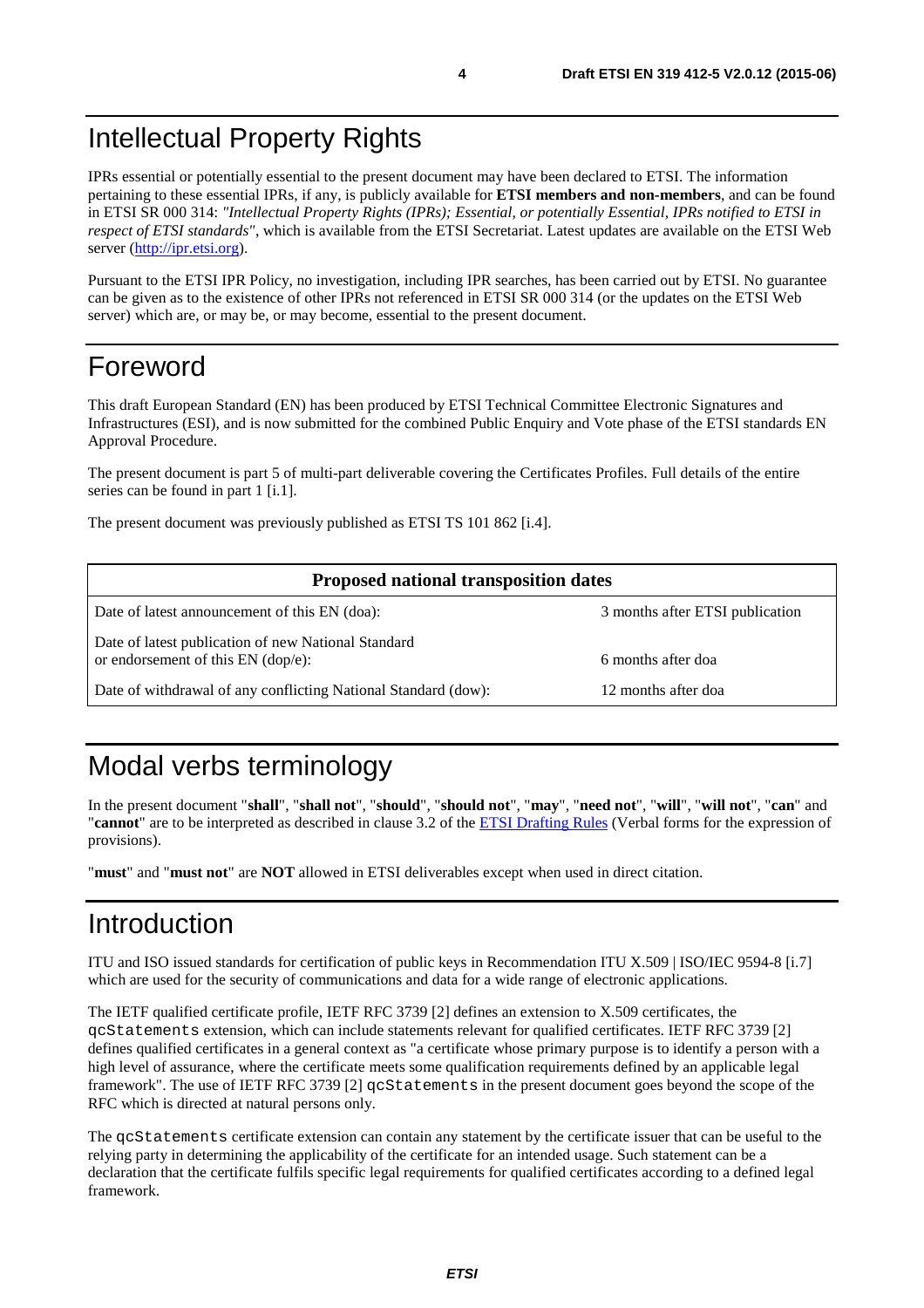The present document is aiming to meet the general requirements of the international community to provide trust and confidence in electronic transactions including, amongst others, applicable requirements from Regulation (EU) No 910/2014 [\[i.8](#page-6-0)] annexes I, III and IV.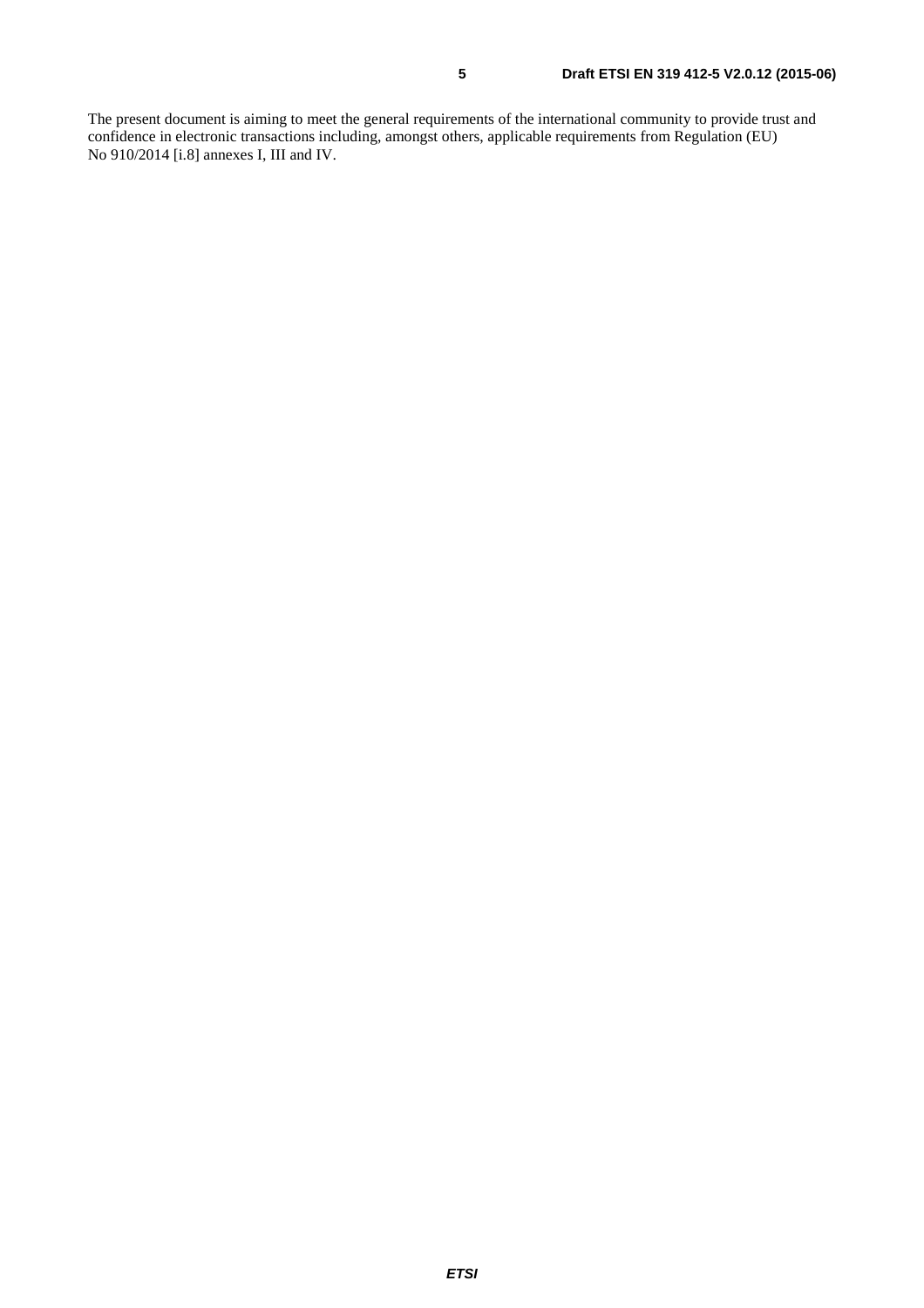### <span id="page-5-0"></span>1 Scope

The present document defines specific QCStatement for the qcStatements extension as defined in IETF RFC 3739 [2], clause 3.2.6, including requirements for their use in EU qualified certificates. Some of these QCStatements can be used for other forms of certificate.

The QCStatements defined in the present document can be used in combination with any certificate profile, either defined in ETSI EN 319 412-2 [i.2], ETSI EN 319 412-3 [\[i.5](#page-6-0)] and ETSI EN 319 412-4 [\[i.6](#page-6-0)], or defined elsewhere.

The QCStatements defined in clause 4.3 may be applied to regulatory environments outside the EU. Other requirements specified in clause 4 are specific to Regulation (EU) No 910/2014 [\[i.8](#page-6-0)] but may be adapted for other regulatory environments.

### 2 References

### 2.1 Normative references

References are either specific (identified by date of publication and/or edition number or version number) or non-specific. For specific references, only the cited version applies. For non-specific references, the latest version of the referenced document (including any amendments) applies.

Referenced documents which are not found to be publicly available in the expected location might be found at [http://docbox.etsi.org/Reference.](http://docbox.etsi.org/Reference)

NOTE: While any hyperlinks included in this clause were valid at the time of publication, ETSI cannot guarantee their long term validity.

The following referenced documents are necessary for the application of the present document.

- [1] ISO 639-1:2002: "Codes for the representation of names of languages -- Part 1: Alpha-2 code".
- [2] IETF RFC 3739: "Internet X.509 Public Key Infrastructure: Qualified Certificates Profile".
- [3] Recommendation ITU-T X.680-X.699: "Information technology Abstract Syntax Notation One (ASN.1)".
- [4] ISO 4217: "Codes for the representation of currencies and funds".
- [5] IETF RFC 2818: "HTTP Over TLS".

### 2.2 Informative references

References are either specific (identified by date of publication and/or edition number or version number) or non-specific. For specific references, only the cited version applies. For non-specific references, the latest version of the referenced document (including any amendments) applies.

NOTE: While any hyperlinks included in this clause were valid at the time of publication, ETSI cannot guarantee their long term validity.

The following referenced documents are not necessary for the application of the present document but they assist the user with regard to a particular subject area.

| [i.1] | ETSI EN 319 412-1: "Electronic Signatures and Infrastructures (ESI); Certificate Profiles;<br>Part 1: Overview and common data structures".                            |
|-------|------------------------------------------------------------------------------------------------------------------------------------------------------------------------|
| [i.2] | ETSI EN 319 412-2: "Electronic Signatures and Infrastructures (ESI); Certificate Profiles;<br>Part 2: Certificate Profile for certificates issued to natural persons". |
| [i.3] | Directive 1999/93/EC of the European Parliament and of the Council of 13 December 1999 on a<br>Community framework for electronic signatures.                          |
|       |                                                                                                                                                                        |

[i.4] ETSI TS 101 862: "Qualified Certificate profile".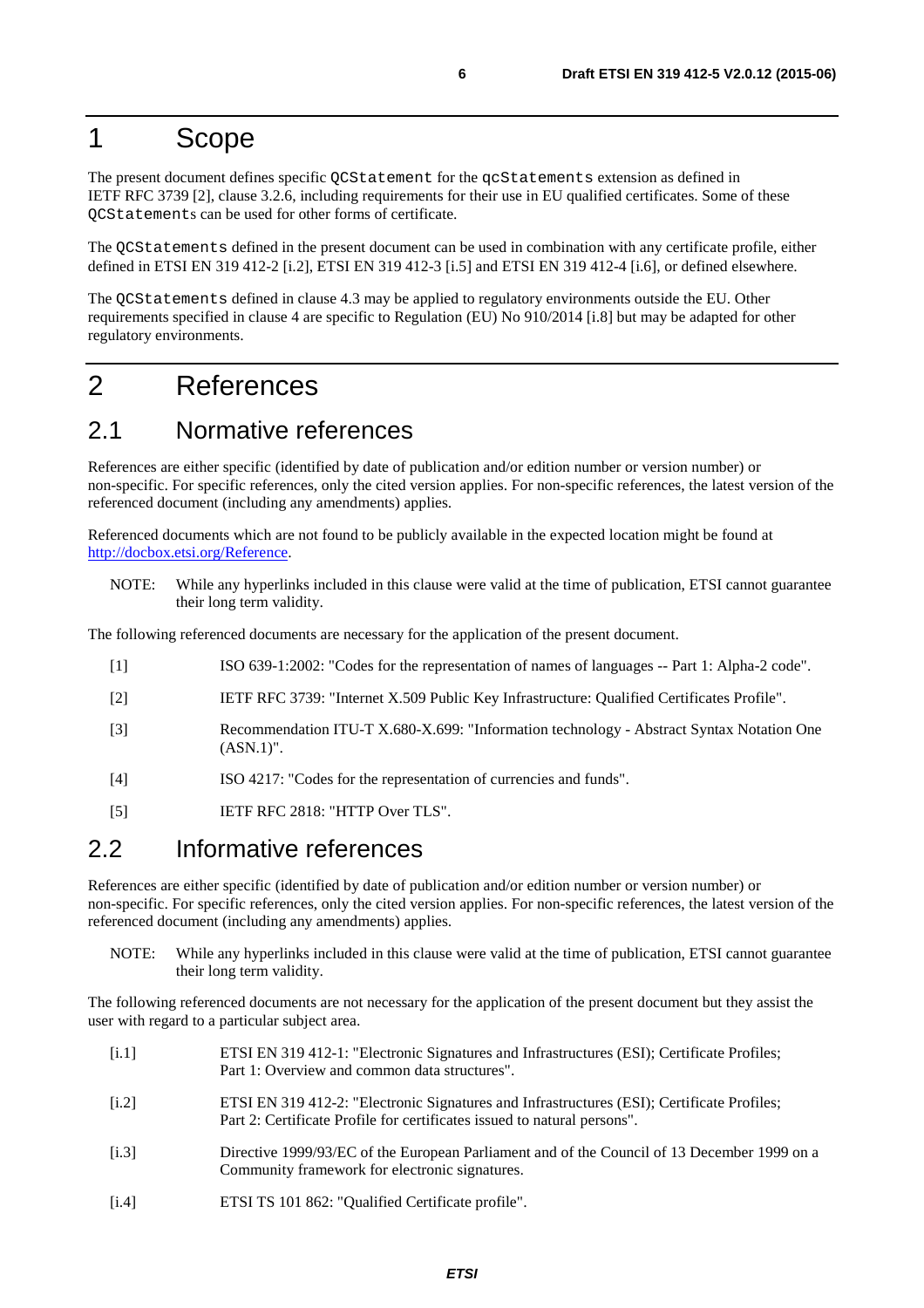- <span id="page-6-0"></span>[i.6] ETSI EN 319 412-4: "Electronic Signatures and Infrastructures (ESI); Certificate Profiles; Part 4: Certificate Profile for website certificates issued to organisations".
- [i.7] Recommendation ITU-T X.509/ISO/IEC 9594-8: "Information technology Open systems interconnection - The Directory: Public-key and attribute certificate frameworks".
- [i.8] Regulation (EU) No 910/2014 of the European Parliament and of the Council on electronic identification and trust services for electronic transactions in the internal market and repealing Directive 1999/93/EC.
- [i.9] IETF RFC 5280: "Internet X.509 Public Key Infrastructure Certificate and Certificate Revocation List (CRL) Profile".
- [i.10] ETSI EN 319 411-2: "Electronic Signatures and Infrastructures (ESI); Policy and security requirements for Trust Service Providers issuing certificates; Part 2: Requirements for trust service providers issuing EU qualified certificates".

## 3 Definitions and abbreviations

### 3.1 Definitions

For the purposes of the present document, the terms and definitions given in ETSI EN 319 412-1 [\[i.1](#page-5-0)] and the following apply:

**EU qualified certificate:** qualified certificate that is stated to be in accordance with Annex I, III or IV of the Regulation (EU) No 910/2014 [i.8] or annex I of the Directive 1999/93/EC [\[i.3](#page-5-0)] whichever is in force at the time of issuance

**QCStatement:** statement for inclusion in a qcStatements certificates extension as specified in IETF RFC 3739 [\[2](#page-5-0)]

**qualified electronic signature/seal creation device:** As specified in Regulation (EU) No 910/2014 [i.8].

**secure signature creation device:** As specified in Directive 1999/93 [\[i.3](#page-5-0)].

### 3.2 Abbreviations

For the purposes of the present document, the following abbreviations apply:

| ASN.1       | <b>Abstract Syntax Notation One</b>                 |
|-------------|-----------------------------------------------------|
| <b>CA</b>   | Certification Authority                             |
| <b>CRL</b>  | Certificate Revocation List                         |
| EC          | European Commission                                 |
| EU          | European Union                                      |
| <b>IETF</b> | <b>Internet Engineering Task Force</b>              |
| <b>ISO</b>  | International Standards Organisation                |
| <b>PDS</b>  | <b>Policy Disclosure Statements</b>                 |
| <b>PKI</b>  | Public Key Infrastructure                           |
| QC          | <b>Oualified Certificate</b>                        |
| QSCD        | Qualified electronic Signature/Seal Creation Device |
| <b>RFC</b>  | <b>Request For Comments</b>                         |
| URL         | Uniform resource locator                            |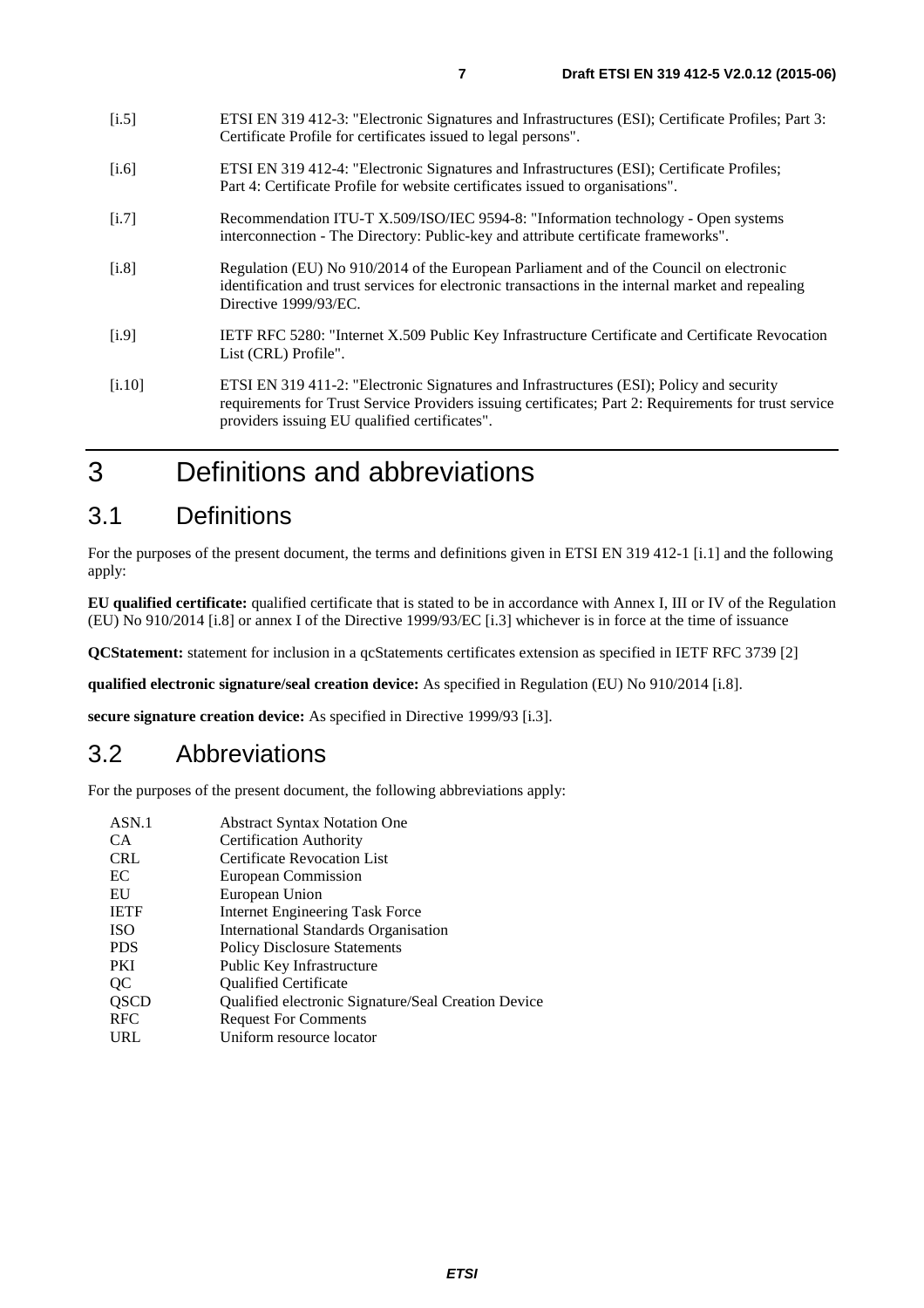## <span id="page-7-0"></span>4 Qualified certificate statements

### 4.1 General requirements

The qcStatements extension shall be as specified in clause 3.2.6 of IETF RFC 3739 [\[2](#page-5-0)]. The qcStatements extension shall not be marked as critical.

The following clauses define a number of individual OCStatements to be included in the gcStatements extension.

The syntax of the defined statements shall comply with ASN.1 [\[3](#page-5-0)]. The complete ASN.1 module for all defined statements shall be as provided in Annex B; it takes precedence over the ASN.1 definitions provided in the body of the present document, in case of discrepancy.

NOTE: This extension is not processed as part of IETF RFC 5280 [\[i.9](#page-6-0)] path validation and there are no security implications with accepting a certificate in a system that cannot parse this extension.

### 4.2 QCStatements claiming compliance with the EU legislation

#### 4.2.1 QCStatement claiming that the certificate is a EU qualified certificate

This QCstatement claims that the certificate is an EU qualified certificate that is issued according to Directive 1999/93/EC [\[i.3](#page-5-0)] or the Annex I, III or IV of the Regulation (EU) No 910/2014 [\[i.8](#page-6-0)] whichever is in force at the time of issuance.

#### Syntax:

```
 esi4-qcStatement-1 QC-STATEMENT ::= { IDENTIFIED BY id-etsi-qcs-QcCompliance }
```
id-etsi-qcs-QcCompliance OBJECT IDENTIFIER ::= { id-etsi-qcs 1 }

The precise meaning of this statement is enhanced by the QC type statement defined in clause 4.2.3 according to the table 1.

| QC type statement | Meaning of this statement (esi4-gcStatement-1)                                                 |  |  |
|-------------------|------------------------------------------------------------------------------------------------|--|--|
| (clause 4.2.3)    |                                                                                                |  |  |
| <b>Absent</b>     | The certificate is issued according to Directive 1999/93/EC [i.3] or Annex I of the Regulation |  |  |
|                   | $ (EU)$ No 910/2014 [i.8] (for electronic signatures).                                         |  |  |
| <b>Present</b>    | The certificate is issued according to Annex I, III or IV of Regulation (EU) No 910/2014 [i.8] |  |  |
|                   | as of the types declared by the QC type statement in accordance with clause 4.2.3.             |  |  |

#### **Table 1: esi4-qcStatement-1 meaning**

A certificate that includes this statement shall comply with all requirements defined in clause 5.

### 4.2.2 QCStatement claiming that the private key related to the certified public key resides in a QSCD

This QCstatement declares that the private key related to the certified public key resides in a Qualified Signature/Seal Creation Device (QSCD) according to the Regulation (EU) No 910/2014 [\[i.8](#page-6-0)] or a secure signature creation device as defined in the Directive 1999/93/EC [\[i.3](#page-5-0)].

Syntax:

```
esi4-qcStatement-4 QC-STATEMENT ::= { IDENTIFIED BY id-etsi-qcs-QcSSCD }
 id-etsi-qcs-QcSSCD OBJECT IDENTIFIER ::= { id-etsi-qcs 4 }
```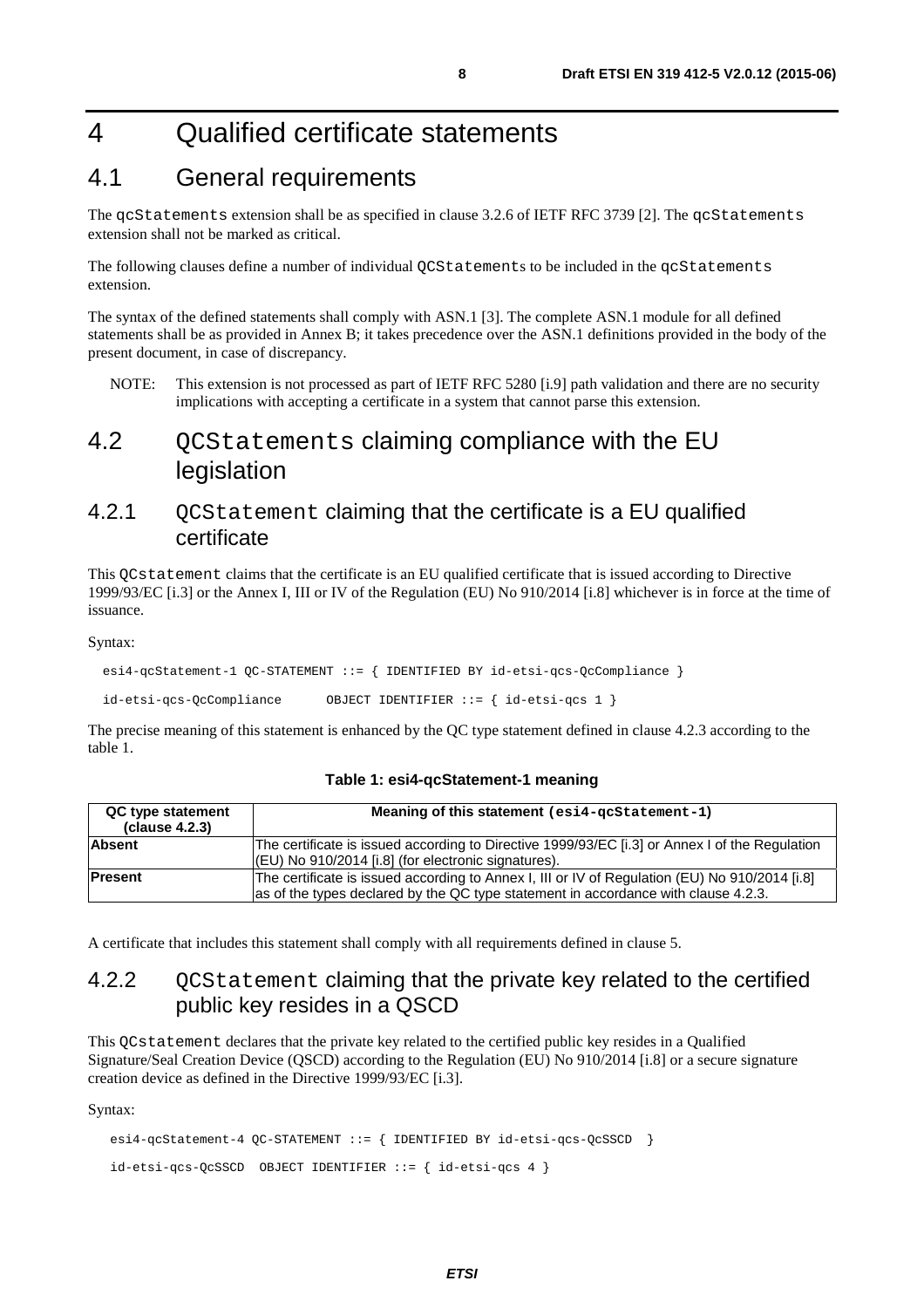#### <span id="page-8-0"></span>4.2.3 OCStatement claiming that the certificate is a EU qualified certificate of a particular type

This QCStatement declares that a EU qualified certificate is issued as one or more specific types according to Annexes I, III or IV of the Regulation (EU) No 910/2014 [\[i.8](#page-6-0)] when used in combination with the qcStatement as defined in clause 4.2.1. When used on its own it indicates that it is used for the purposes of electronic signatures, seals or web sites for "non-qualified certificates" within the context of Regulation (EU) No 910/2014 [\[i.8](#page-6-0)].

NOTE: This statement, without the one defined in clause 4.2.1, can be potentially used in other regulatory environments which use electronic signature, electronic seal or web site with the same meaning.

Syntax:

```
 esi4-qcStatement-6 QC-STATEMENT ::= { SYNTAX QcType IDENTIFIED 
 BY id-etsi-qcs-QcType } 
 Id-etsi-qcs-QcType OBJECT IDENTIFIER ::= { id-etsi-qcs 6 } 
 QcType::= SEQUENCE { 
    qcType OBJECT IDENTIFIER {{id-etsi-qct-esign | id-etsi-qct-eseal | 
                                      id-etsi-qct-web, \ldots \} -- QC type identifiers 
 id-etsi-qct-esign OBJECT IDENTIFIER ::= { id-etsi-qcs-QcType 1 } 
   -- Certificate for electronic signatures as defined in Regulation (EU) No 910/2014 
 id-etsi-qct-eseal OBJECT IDENTIFIER ::= { id-etsi-qcs-QcType 2 } 
  -- Certificate for electronic seals as defined in Regulation (EU) No 910/2014 
 id-etsi-qct-web OBJECT IDENTIFIER ::= { id-etsi-qcs-QcType 3 } 
  -- Certificate for website authentication as defined in Regulation (EU) No 910/2014
```
### 4.3 Generic QCStatements

#### 4.3.1 Introduction

QCStatements defined in the following clauses may be used with any applicable regulatory framework.

#### 4.3.2 OCStatement regarding limits on the value of transactions

This QCStatement declares a limitation on the value of transaction for which a certificate can be used.

Syntax:

```
 esi4-qcStatement-2 QC-STATEMENT ::= { SYNTAX QcEuLimitValue IDENTIFIED 
 BY id-etsi-qcs-QcLimitValue } 
 QcEuLimitValue ::= MonetaryValue 
 MonetaryValue::= SEQUENCE { 
    currency Iso4217CurrencyCode, 
    amount. INTEGER,
   exponent INTEGER}
    -- value = amount * 10^exponent 
  Iso4217CurrencyCode ::= CHOICE { 
      alphabetic PrintableString (SIZE (3)), -- Recommended 
     numeric INTEGER (1..999) }
      -- Alphabetic or numeric currency code as defined in ISO 4217 
      -- It is recommended that the Alphabetic form is used 
 id-etsi-qcs-QcLimitValue OBJECT IDENTIFIER ::= { id-etsi-qcs 2 }
```
The currency codes shall be as defined in ISO 4217 [\[4](#page-5-0)]. The alphabetic form should be used.

NOTE 1: This QCStatement was aimed at supporting Directive 1999/93/EC [\[i.3](#page-5-0)] which declared that qualified certificates could declare "limits on the value of transactions for which the certificate can be used, if applicable". The definition of EU qualified certificates according to the Regulation EU No 910/2014 [\[i.8](#page-6-0)] does not include any requirements on such declaration.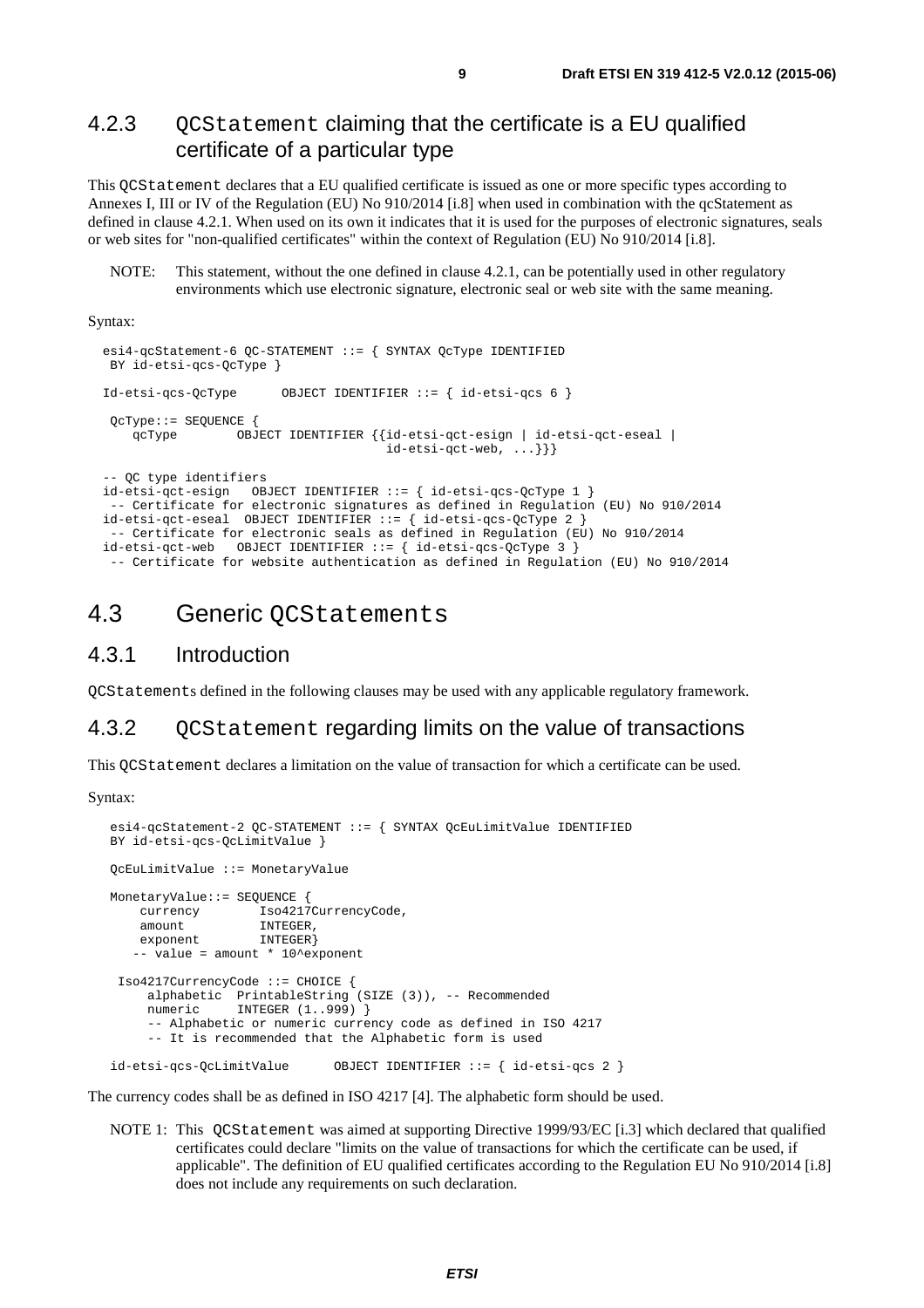<span id="page-9-0"></span>NOTE 2: It is outside the scope of this QCStatement to define how CA liability is affected by inclusion of this QCStatement. Relying parties can consult the certificate policy for further understanding of the implications of this statement.

#### 4.3.3 QCStatement indicating the duration of the retention period of material information

Reliance on qualified certificates can depend on the existence of external information retained by the CA.

This QCStatement declares a retention period for material information relevant to the use of and reliance on a certificate, expressed as a number of years after the expiry date of the certificate.

Syntax:

```
 esi4-qcStatement-3 QC-STATEMENT ::= { SYNTAX QcEuRetentionPeriod IDENTIFIED 
 BY id-etsi-qcs-QcRetentionPeriod } 
 QcEuRetentionPeriod ::= INTEGER 
 id-etsi-qcs-QcRetentionPeriod OBJECT IDENTIFIER ::= { id-etsi-qcs 3 }
```
NOTE: A significant aspect for an EU qualified certificate is that the Regulation (EU) No 910/2014 [\[i.8](#page-6-0)] allows name forms in certificates, such as pseudonyms, which can require assistance from the CA or a relevant name registration authority, in order to identify the associated physical person in case of a dispute.

#### 4.3.4 OCStatement regarding location of PKI Disclosure Statements (PDS)

This QCStatement holds URLs to PKI Disclosure Statements (PDS) in accordance with clause 7.3.4 of ETSI EN 319 411-2 [\[i.10](#page-6-0)].

Syntax:

```
 esi4-qcStatement-5 QC-STATEMENT ::= { SYNTAX QcEuPDS IDENTIFIED 
 BY id-etsi-qcs-QcPDS } 
 QcEuPDS ::= PdsLocations 
 PdsLocations ::= SEQUENCE SIZE (1..MAX) OF PdsLocation 
 PdsLocation::= SEQUENCE { 
    url IA5String,
     language PrintableString (SIZE(2))} --ISO 639-1 language code 
 id-etsi-qcs-QcPDS OBJECT IDENTIFIER ::= { id-etsi-qcs 5 }
```
The language shall be as defined in ISO 639-1 [\[1](#page-5-0)].

Referenced PKI Disclosure Statements should be structured according to Annex B of ETSI EN 319 411-2 [\[i.10](#page-6-0)].

The signature of the certificate does not cover the content of the PDS and hence does not protect the integrity of the PDS which can change over time. End users trust in the accuracy of a PDS is therefore based on the mechanisms used to protect the authenticity of the PDS. As a minimum, a URL to a PDS provided in this statement shall use the "https" scheme [\[5](#page-5-0)].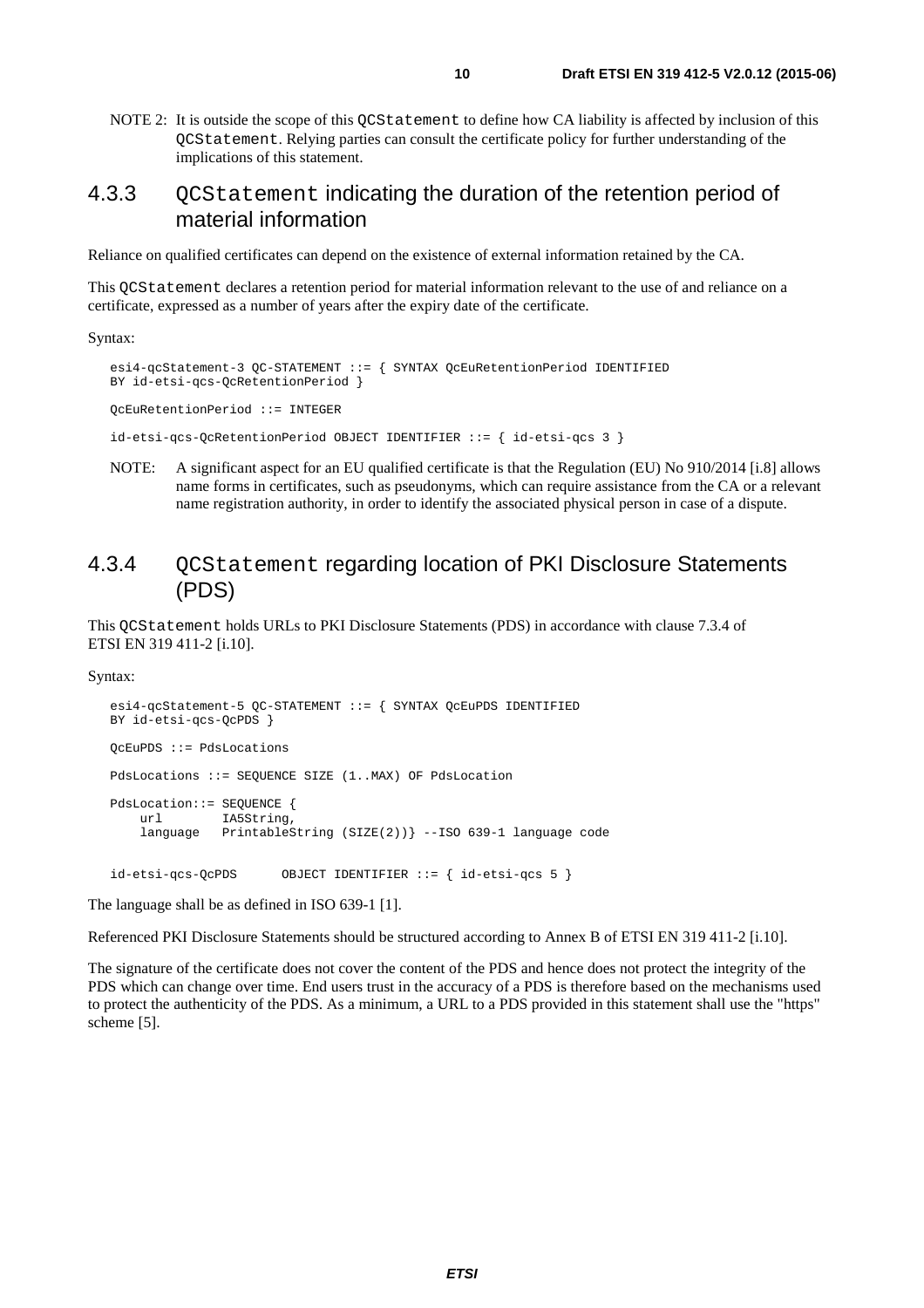## <span id="page-10-0"></span>5 Requirements on QCStatements in EU qualified certificates

EU qualified certificates shall include QCStatements in accordance with table 2.

The column "Presence" contains the specification of the presence of the statement as follows:

- **M**: Mandatory. The statement shall be present.
- **O**: Optional. The statement may be present.

#### **Table 2: Requirements on QCStatements**

| <b>Clause</b> | <b>QCStatement</b>       | <b>Presence</b> | <b>Additional requirements</b>                                                                                                                                                                                                                                                                                                                          |  |
|---------------|--------------------------|-----------------|---------------------------------------------------------------------------------------------------------------------------------------------------------------------------------------------------------------------------------------------------------------------------------------------------------------------------------------------------------|--|
| 4.2.1         | $e$ si4-qcStatement-1    | M               |                                                                                                                                                                                                                                                                                                                                                         |  |
| 4.2.2         | $e$ si4-qcStatement-4    | Ō               | When the certificate is issued as a certificate where the<br>private key related to the certified public key resides in a<br>qualified signature/seal creation device in accordance with<br>Regulation (EU) No 910/2014 [i.8] or in a secure signature<br>creation device as defined in Directive 1999/93/EC [i.3],<br>this statement shall be present. |  |
| 4.2.3         | $e$ si4-qcStatement-6    | Ω               | When the certificate is issued in accordance with Annex III<br>or Annex IV of Regulation (EU) No 910/2014 [i.8], this<br>statement shall be present.                                                                                                                                                                                                    |  |
| 4.3.2         | $e$ si4-qc $Statement-2$ | O               |                                                                                                                                                                                                                                                                                                                                                         |  |
| 4.3.3         | $e$ si4-qcStatement-3    | O               |                                                                                                                                                                                                                                                                                                                                                         |  |
| 4.3.4         | esi4-gcStatement-5       | M               | It shall provide at least one URL to a PDS in English.<br>a)<br>Other PDS documents in other languages may be<br>referenced using this QCStatement provided that they<br>provide information that corresponds to the<br>information given in the referenced English PDS; and<br>It shall not reference more than one PDS per<br>b)<br>language.         |  |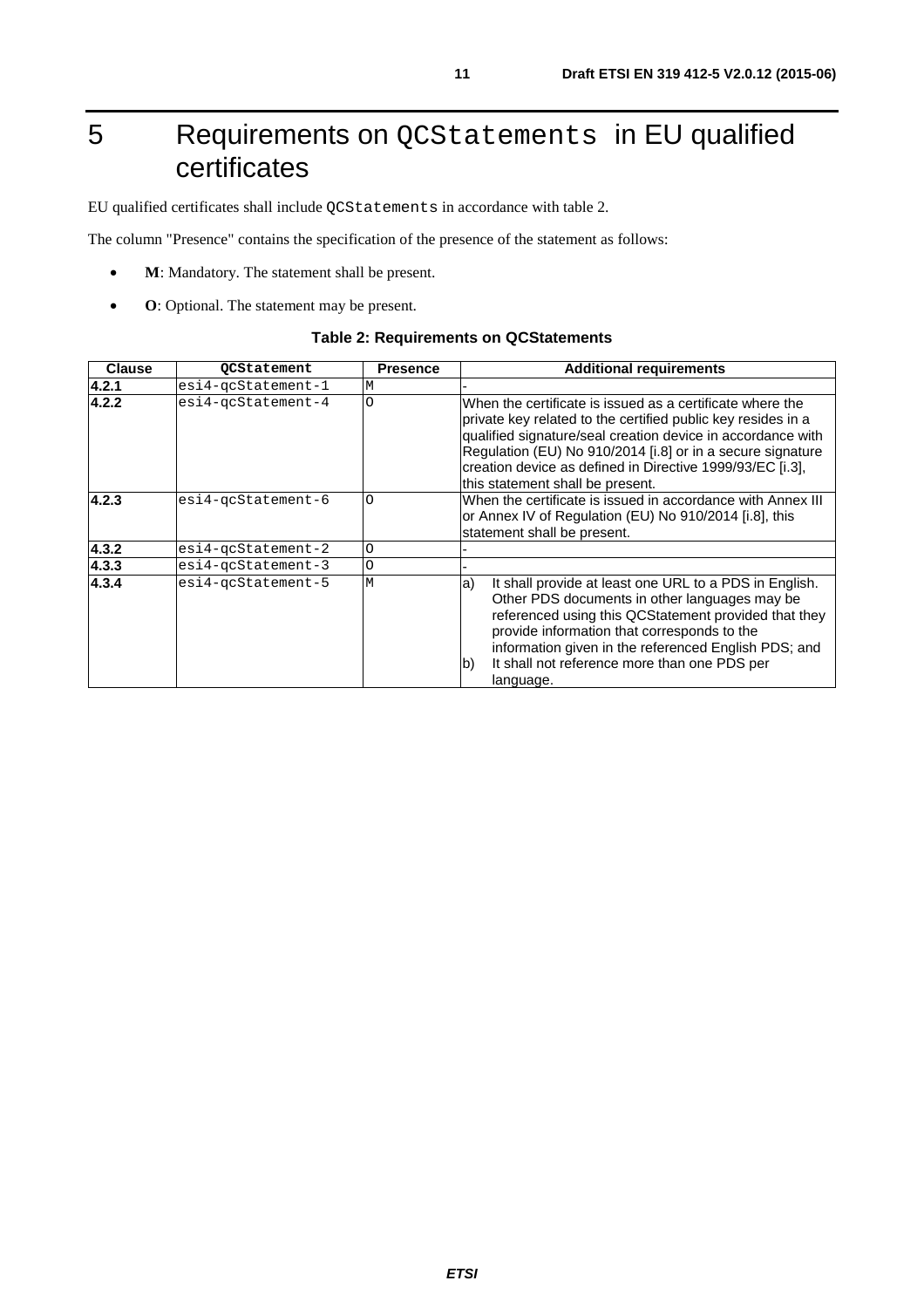## <span id="page-11-0"></span>Annex A (informative): Relationship with the Regulation (EU) No 910/2014

## A.1 EU qualified certificates for electronic signatures

#### **Table A.1: Mapping with Annex I of the Regulation (EU) No 910/2014 [\[i.8](#page-6-0)]**

|                  | <b>Requirement from Annex I in</b><br>the Regulation (EU) No 910/2014 [i.8]                                                                                                                                                                                                                                                                                               | Implementation according to the present document<br>and referenced standards                                                                       |
|------------------|---------------------------------------------------------------------------------------------------------------------------------------------------------------------------------------------------------------------------------------------------------------------------------------------------------------------------------------------------------------------------|----------------------------------------------------------------------------------------------------------------------------------------------------|
| (a)              | an indication, at least in a form suitable for<br>automated processing, that the certificate has been<br>issued as a qualified certificate for electronic<br>signature;                                                                                                                                                                                                   | Inclusion of QC statements defining this property as<br>defined in clauses 4.2.1 and 4.2.3.                                                        |
| (b)              | a set of data unambiguously representing the<br>qualified trust service provider issuing the qualified<br>certificates including at least, the Member State in<br>which that provider is established and:<br>for a legal person: the name and, where<br>applicable, registration number as stated in the<br>official records,<br>for a natural person: the person's name; | By information stored in the issuer field as defined in<br>clause 5.2.4 of ETSI EN 319 412-2 [i.2].                                                |
| (c)              | at least the name of the signatory, or a pseudonym;<br>if a pseudonym is used, it shall be clearly indicated;                                                                                                                                                                                                                                                             | As defined in clause 5.2.6 of ETSI EN 319 412-2 [i.2].                                                                                             |
| (d)              | electronic signature validation data that corresponds<br>to the electronic signature creation data;                                                                                                                                                                                                                                                                       | The public key with the associated information provided<br>in the certificate according to IETF RFC 5280 [i.9].                                    |
| (e)              | details of the beginning and end of the certificate's<br>period of validity;                                                                                                                                                                                                                                                                                              | The validity period according to IETF RFC 5280 [i.9].                                                                                              |
| (f)              | the certificate identity code, which must be unique<br>for the qualified trust service provider;                                                                                                                                                                                                                                                                          | The serial number of the certificate according to<br>IETF RFC 5280 [i.9].                                                                          |
| $\left(g\right)$ | the advanced electronic signature or advanced<br>electronic seal of the issuing qualified trust service<br>provider:                                                                                                                                                                                                                                                      | The digital signature of the issuer according to<br>IETF RFC 5280 [i.9].                                                                           |
| (h)              | the location where the certificate supporting the<br>advanced electronic signature or advanced<br>electronic seal referred to in point (g) is available<br>free of charge;                                                                                                                                                                                                | Information provided in the Authority Info Access<br>extension according to IETF RFC 5280 [i.9].                                                   |
| (i)              | the location of the services that can be used to<br>enquire about the validity status of the qualified<br>certificate:                                                                                                                                                                                                                                                    | Provided by information in the CRL Distribution point<br>extension and/or the Authority Info Access extension<br>according to IETF RFC 5280 [i.9]. |
| (j)              | where the electronic signature creation data related<br>to the electronic signature validation data is located<br>in a qualified electronic signature creation device, an<br>appropriate indication of this, at least in a form<br>suitable for automated processing.                                                                                                     | Inclusion of an explicit statement defining this property<br>as defined in clause 4.2.2.                                                           |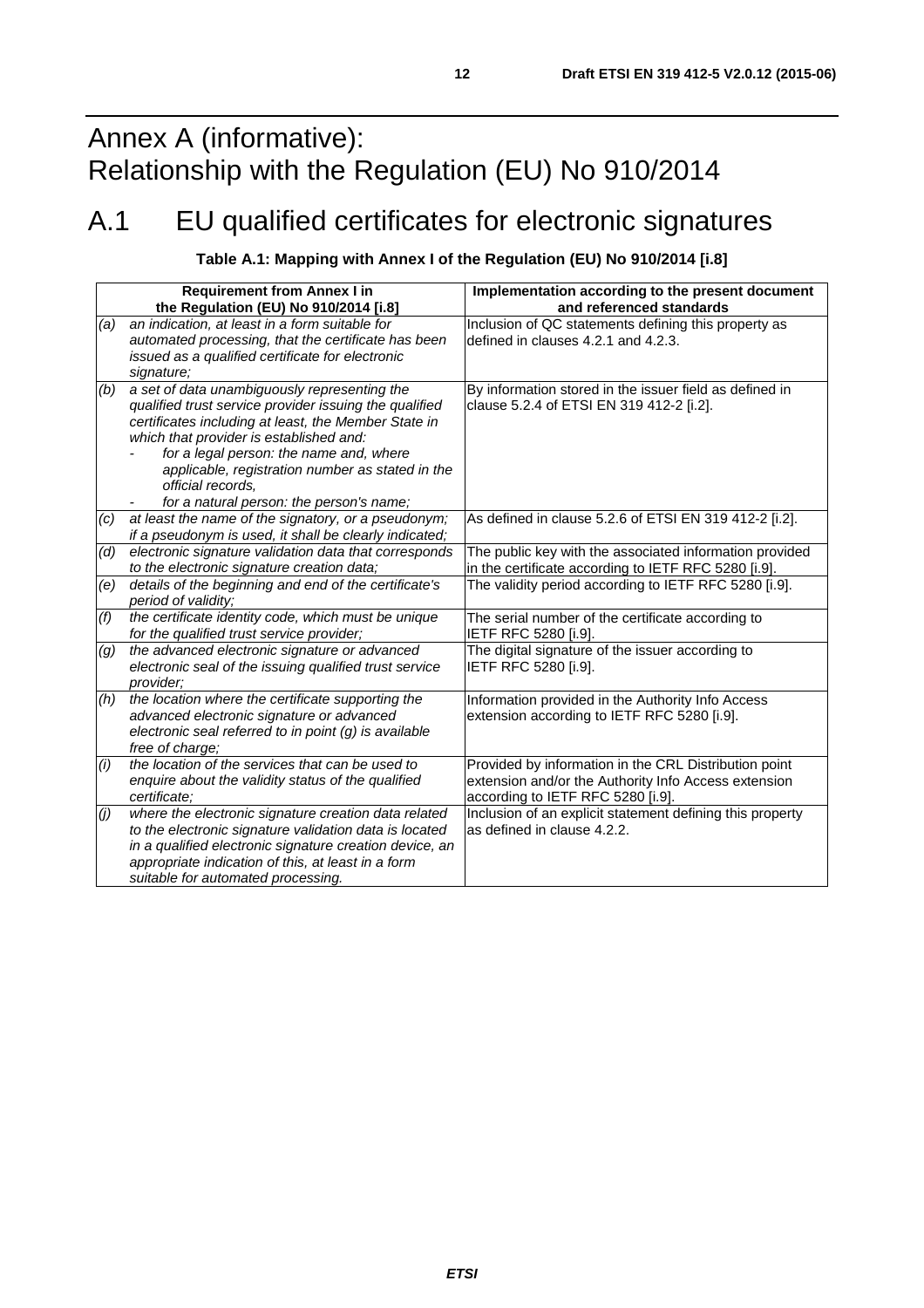## <span id="page-12-0"></span>A.2 EU qualified certificates for electronic seals

### **Table A.2: Mapping with Annex III of the Regulation (EU) No 910/2014 [[i.8\]](#page-6-0)**

|                  | <b>Requirement from Annex III in</b><br>the Regulation (EU) No 910/2014 [i.8]                                                                                                                                                                                                                                                                                             | Implementation according to the present document<br>and referenced standards                                                                       |
|------------------|---------------------------------------------------------------------------------------------------------------------------------------------------------------------------------------------------------------------------------------------------------------------------------------------------------------------------------------------------------------------------|----------------------------------------------------------------------------------------------------------------------------------------------------|
| (a)              | an indication, at least in a form suitable for<br>automated processing, that the certificate has been<br>issued as a qualified certificate for electronic seal;                                                                                                                                                                                                           | Inclusion of QC statements defining this property as<br>defined in clauses 4.2.1 and 4.2.3.                                                        |
| (b)              | a set of data unambiguously representing the<br>qualified trust service provider issuing the qualified<br>certificates including at least, the Member State in<br>which that provider is established and:<br>for a legal person: the name and, where<br>applicable, registration number as stated in the<br>official records.<br>for a natural person: the person's name; | By information stored in the issuer field as defined in<br>clause 5.2.4 of ETSI EN 319 412-2 [i.2].                                                |
| (c)              | at least the name of the creator of the seal and,<br>where applicable, registration number as stated in<br>the official records;                                                                                                                                                                                                                                          | As defined in clause 4.2.1 of ETSI EN 319 412-3 [i.5].                                                                                             |
| (d)              | electronic seal validation data that corresponds to<br>the electronic seal creation data:                                                                                                                                                                                                                                                                                 | The public key with the associated information provided<br>in the certificate according to IETF RFC 5280 [i.9].                                    |
| (e)              | details of the beginning and end of the certificate's<br>period of validity;                                                                                                                                                                                                                                                                                              | The validity period according to IETF RFC 5280 [i.9].                                                                                              |
| (f)              | the certificate identity code, which must be unique<br>for the qualified trust service provider;                                                                                                                                                                                                                                                                          | The serial number of the certificate according to<br>IETF RFC 5280 [i.9].                                                                          |
| $\left(g\right)$ | the advanced electronic signature or advanced<br>electronic seal of the issuing qualified trust service<br>provider;                                                                                                                                                                                                                                                      | The digital signature of the issuer according to<br>IETF RFC 5280 [i.9].                                                                           |
| (h)              | the location where the certificate supporting the<br>advanced electronic signature or advanced<br>electronic seal referred to in point (g) is available<br>free of charge;                                                                                                                                                                                                | Information provided in the Authority Info Access<br>extension according to IETF RFC 5280 [i.9].                                                   |
| (i)              | the location of the services that can be used to<br>enquire about the validity status of the qualified<br>certificate:                                                                                                                                                                                                                                                    | Provided by information in the CRL Distribution point<br>extension and/or the Authority Info Access extension<br>according to IETF RFC 5280 [i.9]. |
| (j)              | where the electronic signature creation data related<br>to the electronic signature validation data is located<br>in a qualified electronic signature creation device, an<br>appropriate indication of this, at least in a form<br>suitable for automated processing.                                                                                                     | Inclusion of an explicit statement defining this property<br>as defined in clause 4.2.2.                                                           |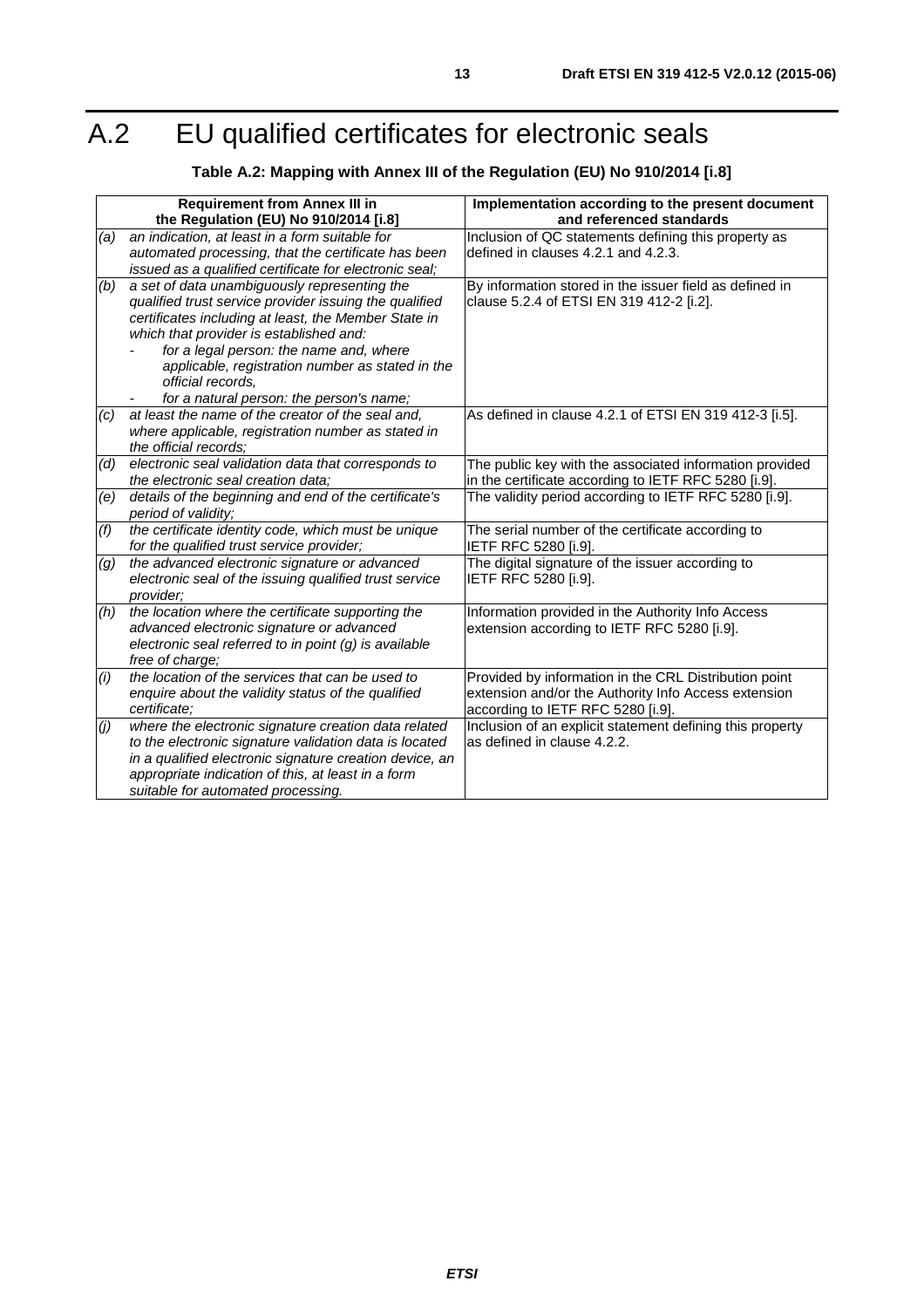## <span id="page-13-0"></span>A.3 EU qualified certificates for website authentication

### **Table A.3: Mapping with Annex IV of the Regulation (EU) No 910/2014 [\[i.8](#page-6-0)]**

|     | <b>Requirement from Annex IV in</b><br>the Regulation (EU) No 910/2014 [i.8]                                                                                                                                                                                                                                                                                              | Implementation according to the present document<br>and referenced standards                                                                                   |
|-----|---------------------------------------------------------------------------------------------------------------------------------------------------------------------------------------------------------------------------------------------------------------------------------------------------------------------------------------------------------------------------|----------------------------------------------------------------------------------------------------------------------------------------------------------------|
| (a) | an indication, at least in a form suitable for<br>automated processing, that the certificate has been<br>issued as a qualified certificate for website<br>authentication;                                                                                                                                                                                                 | Inclusion of an explicit statement defining this property<br>as defined in clause 4.2.1 and clause 4.2.3.                                                      |
| (b) | a set of data unambiguously representing the<br>qualified trust service provider issuing the qualified<br>certificates including at least, the Member State in<br>which that provider is established and:<br>for a legal person: the name and, where<br>applicable, registration number as stated in the<br>official records,<br>for a natural person: the person's name; | By information stored in the issuer field as defined in<br>clause 5.2.4 of ETSI EN 319 412-2 [i.2].                                                            |
| (c) | for natural persons: at least the name of the person<br>to whom the certificate has been issued, or a<br>pseudonym. If a pseudonym is used, it shall be<br>clearly indicated; for legal persons: at least the name<br>of the legal person to whom the certificate is issued<br>and, where applicable, registration number as stated<br>in the official records:           | For natural persons; as defined in clause 5.2.6 of<br>ETSI EN 319 412-2 [i.2].<br>For legal persons; as defined in clause 4.2.1 of<br>ETSI EN 319 412-3 [i.5]. |
| (d) | elements of the address, including at least city and<br>State, of the natural or legal person to whom the<br>certificate is issued and, where applicable, as stated<br>in the official records;                                                                                                                                                                           | Information provided in the subject field in the certificate<br>according to ETSI EN 319 412-4 [i.i.6].                                                        |
| (e) | the domain name(s) operated by the natural or legal<br>person to whom the certificate is issued;                                                                                                                                                                                                                                                                          | Information provided in the dNSName subject alternative<br>name and means as defined in ETSI EN 319 412-4 [i.6].                                               |
| (f) | details of the beginning and end of the certificate's<br>period of validity;                                                                                                                                                                                                                                                                                              | The validity period according to IETF RFC 5280 [i.9].                                                                                                          |
| (g) | the certificate identity code, which must be unique<br>for the qualified trust service provider;                                                                                                                                                                                                                                                                          | The serial number of the certificate according to<br>IETF RFC 5280 [i.9].                                                                                      |
| (h) | the advanced electronic signature or advanced<br>electronic seal of the issuing qualified trust service<br>provider;                                                                                                                                                                                                                                                      | The digital signature of the issuer according to<br>IETF RFC 5280 [i.9].                                                                                       |
| (i) | the location where the certificate supporting the<br>advanced electronic signature or advanced<br>electronic seal referred to in point (h) is available<br>free of charge;                                                                                                                                                                                                | Information provided in the Authority Info Access<br>extension according to IETF RFC 5280 [i.9].                                                               |
| (j) | the location of the certificate validity status services<br>that can be used to enquire as to the validity status<br>of the qualified certificate.                                                                                                                                                                                                                        | Provided by information in the CRL Distribution point<br>extension and/or the Authority Info Access extension<br>according to IETF RFC 5280 [i.9].             |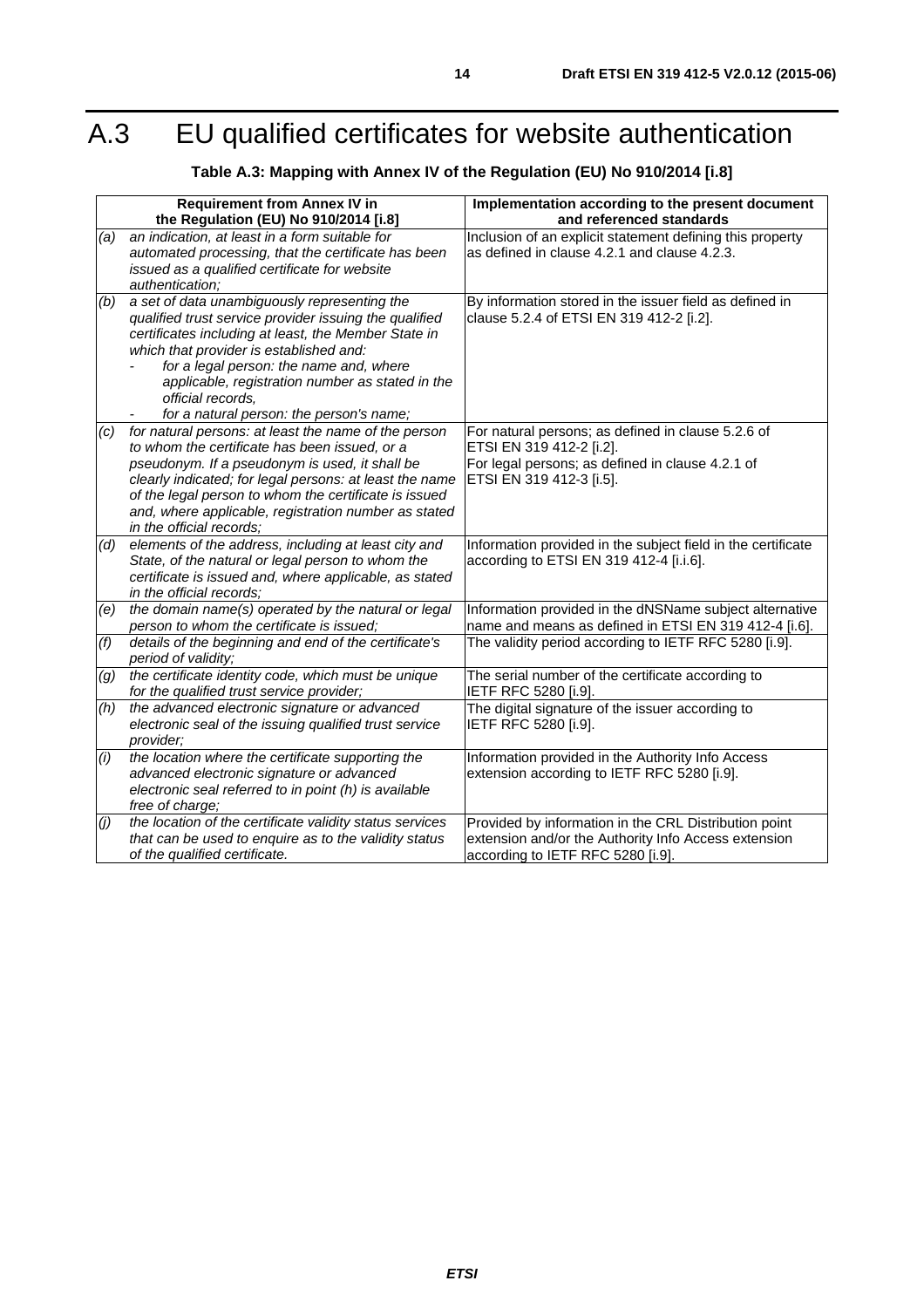## <span id="page-14-0"></span>Annex B (normative): ASN.1 declarations

ETSIQCstatementsMod { itu-t(0) identified-organization(4) etsi(0) id-qc-statements(194125) id $mod(0)$  id-mod-qc-statements(0) }

DEFINITIONS EXPLICIT TAGS::=

#### BEGIN

-- EXPORTS All –

#### IMPORTS

```
QC-STATEMENT, qcStatement-2 
      FROM PKIXqualified97 {iso(1) identified-organization(3) dod(6) 
      internet(1) security(5) mechanisms(5) pkix(7) id-mod(0) 
      id-mod-qualified-cert-97(35)}; 
-- statements 
   -- EU qualified certificate declaration 
   esi4-qcStatement-1 QC-STATEMENT ::= { IDENTIFIED BY id-etsi-qcs-QcCompliance } 
   -- Declaration of limit value 
   esi4-qcStatement-2 QC-STATEMENT ::= { SYNTAX QcEuLimitValue IDENTIFIED 
   BY id-etsi-qcs-QcLimitValue } 
     QcEuLimitValue ::= MonetaryValue 
     MonetaryValue::= SEQUENCE { 
       currency Iso4217CurrencyCode,
       amount INTEGER,
       exponent INTEGER}
      -- value = amount * 10^exponent
     Iso4217CurrencyCode ::= CHOICE { 
         alphabetic PrintableString (SIZE (3)), -- Recommended 
        numeric INTEGER (1..999) }
        -- Alphabetic or numeric currency code as defined in ISO 4217
        -- It is recommended that the Alphabetic form is used
    -- Retention period declaration 
   esi4-qcStatement-3 QC-STATEMENT ::= { SYNTAX QcEuRetentionPeriod IDENTIFIED 
   BY id-etsi-qcs-QcRetentionPeriod } 
     QcEuRetentionPeriod ::= INTEGER 
   -- SSCD and QSCD declaration 
  esi4-qcStatement-4 QC-STATEMENT ::= { IDENTIFIED BY id-etsi-qcs-QcSSCD }
   -- PKI Disclosure statements 
   esi4-qcStatement-5 QC-STATEMENT ::= { SYNTAX QcEuPDS IDENTIFIED 
   BY id-etsi-qcs-QcPDS } 
     QcEuPDS ::= PdsLocations 
     PdsLocations ::= SEQUENCE SIZE (1..MAX) OF PdsLocation 
     PdsLocation::= SEQUENCE { 
        url IA5String, 
        language PrintableString (SIZE(2))} --ISO 639-1 language code 
   -- Certificate type 
   esi4-qcStatement-6 QC-STATEMENT ::= { SYNTAX QcType IDENTIFIED 
  BY id-etsi-gcs-OcType }
   QcType::= SEQUENCE { 
       qcType OBJECT IDENTIFIER {{id-etsi-qct-esign | id-etsi-qct-eseal | 
                                          id-etsi-qct-web, ...}}}
```

```
-- object identifiers
```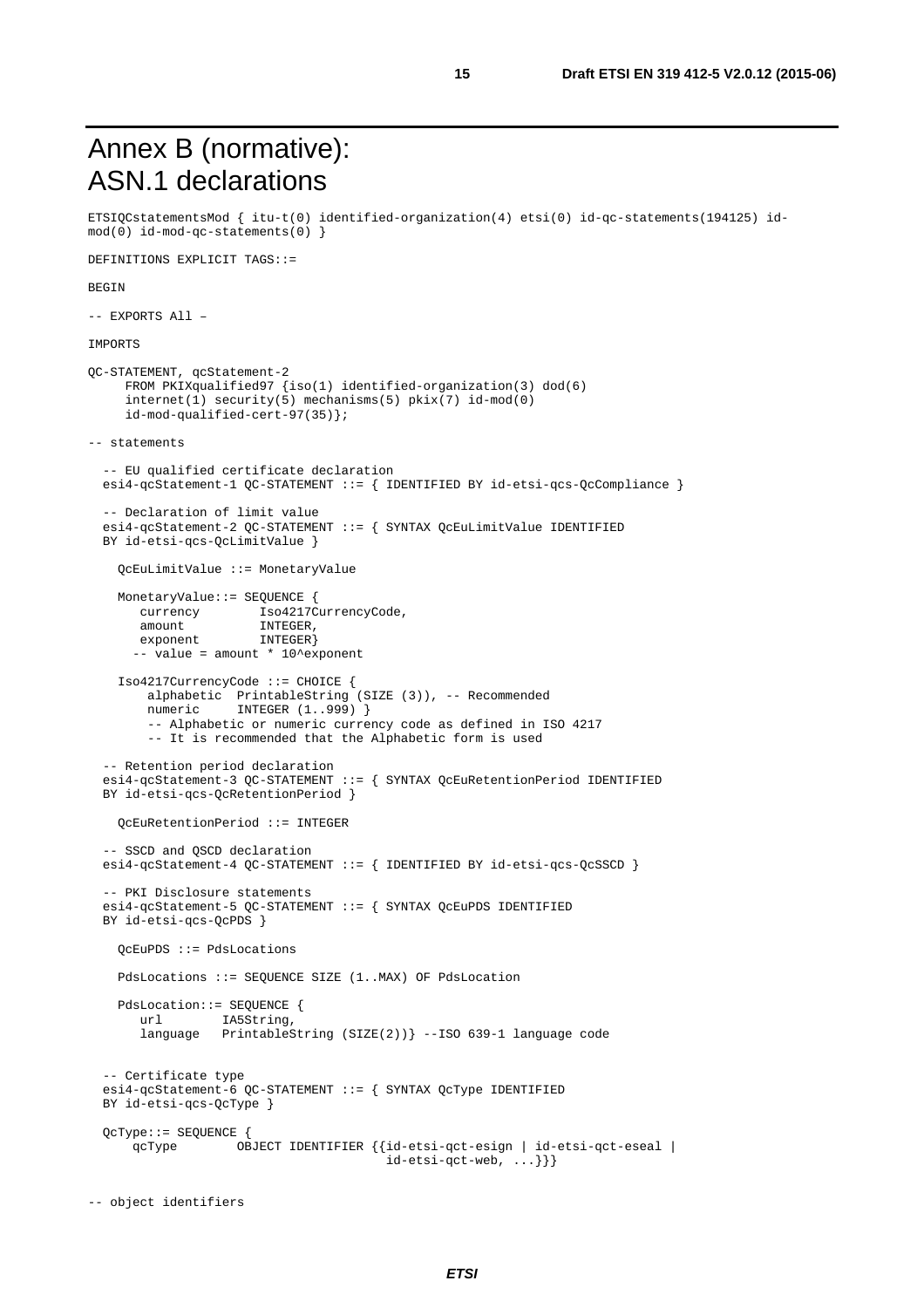id-etsi-qcs OBJECT IDENTIFIER ::= { itu-t(0) identified-organization(4) etsi(0) id-qc-profile(1862) 1 } id-etsi-qcs-QcCompliance OBJECT IDENTIFIER ::= { id-etsi-qcs 1 } id-etsi-qcs-QcLimitValue OBJECT IDENTIFIER ::= { id-etsi-qcs 2 } id-etsi-qcs-QcRetentionPeriod OBJECT IDENTIFIER ::= { id-etsi-qcs 3 } id-etsi-qcs-QcSSCD OBJECT IDENTIFIER ::= { id-etsi-qcs 4 } id-etsi-qcs-QcPDS OBJECT IDENTIFIER ::= { id-etsi-qcs 5 } id-etsi-qcs-QcType OBJECT IDENTIFIER ::= { id-etsi-qcs 6 } -- QC type identifiers id-etsi-qct-esign OBJECT IDENTIFIER ::= { id-etsi-qcs-QcType 1 } -- Certificate for electronic signatures as defined in Regulation (EU) No 910/2014 id-etsi-qct-eseal OBJECT IDENTIFIER ::= { id-etsi-qcs-QcType 2 } -- Certificate for electronic seals as defined in Regulation (EU) No 910/2014 id-etsi-qct-web OBJECT IDENTIFIER ::= { id-etsi-qcs-QcType 3 } -- Certificate for website authentication defined in Regulation (EU) No 910/2014 -- supported statements SupportedStatements QC-STATEMENT ::= { qcStatement-2 | esi4-qcStatement-1 | esi4-qcStatement-2 | esi4-qcStatement-3 | esi4-qcStatement-4 | esi4-qcStatement-5 | esi4-qcStatement-6, ...}

END